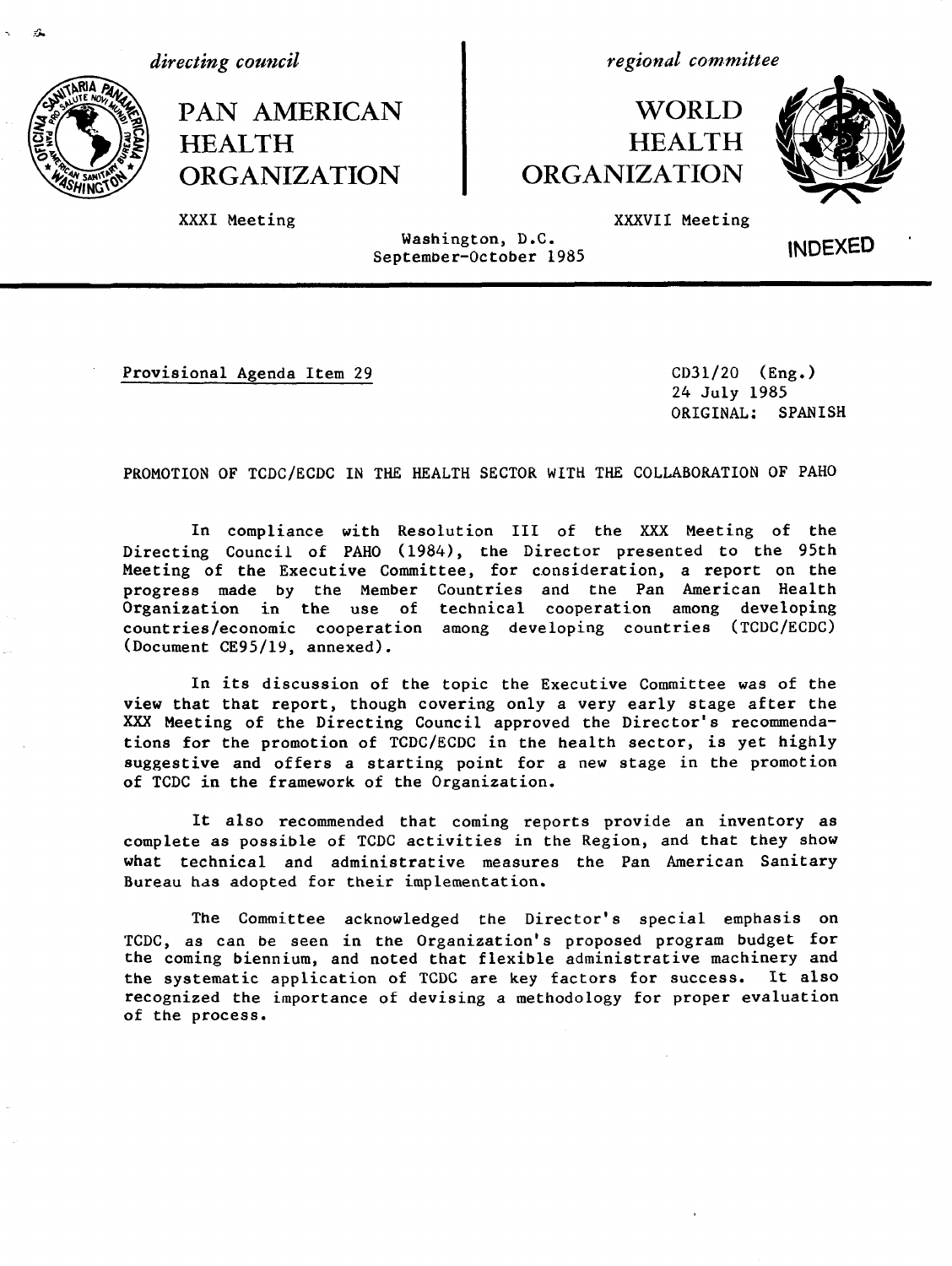The Executive Committee decided to recommend to the XXXI Meeting of the Directing Council that it consider the following resolution:

#### THE 95th MEETING OF THE EXECUTIVE COMMITTEE,

Having seen the report presented by the Director on the progress made by the Member Governments in the use of technical and economic cooperation among developing countries (TCDC/ECDC) with the support of PAHO/WHO (Document CE95/19),

#### RESOLVES:

To recommend to the XXXI Meeting of the Directing Council that it adopt a resolution along the following lines;

THE XXXI MEETING OF THE DIRECTING COUNCIL,

Having considered the report presented by the Director on the progress made by the Member Countries in the use of technical and economic cooperation among developing countries (TCDC/ECDC) with the support of PAHO/WHO (Document CD31/20), and bearing in mind Resolution III of the XXX Meeting of the Directing Council (1984),

#### RESOLVES:

1. To urge the Member Governments and the Director to continue the appropriate steps alluded to in operative paragraphs 2 and 3 of Resolution III of the XXX Meeting of the Directing Council on the use of TCDC/ECDC.

2. To request the Director to report, to the Governing Bodies of the Organization in 1986 on the progress made in the use of TCDC/ECDC by the Member Governments and the Organization.

Annex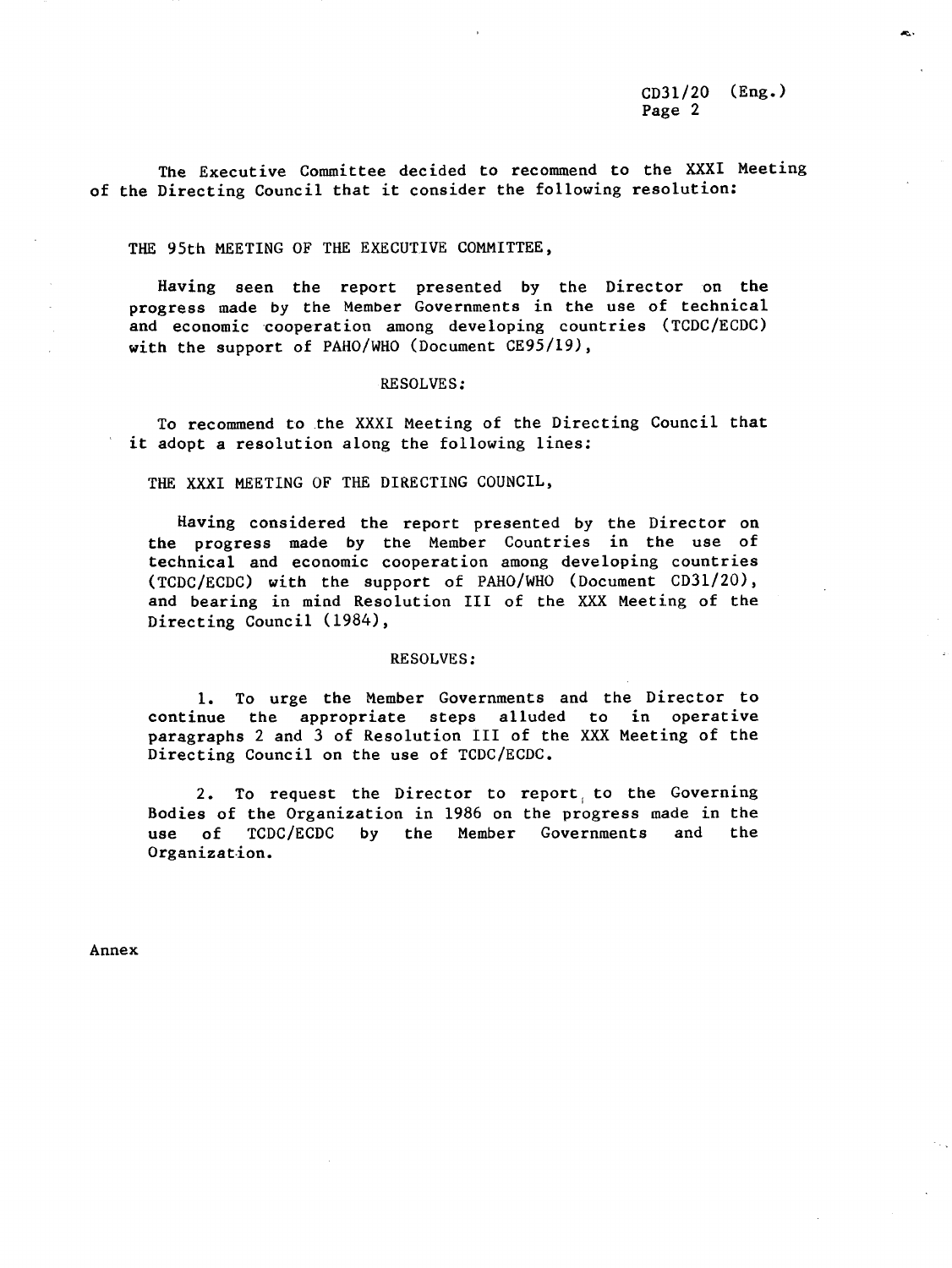

*executive committee of the directing council*

> PAN AMERICAN HEALTH **ORGANIZATION**

*working party of* CD31/20 (Eng.) *working party of* ANNEX *the regional committee*

# **WORLD** HEALTH ORGANIZATION



95th Meeting Washington, D.C. June-July 1985

Provisional Agenda Item 24 CE95/19 (Eng.)

7 May 1985 ORIGINAL: ENGLISH-SPANISH

PROMOTION OF TCDC/ECDC IN THE HEALTH SECTOR WITH THE COLLABORATION OF PAHO

# Progress Report

In compliance with Resolution III of the XXX Meeting of the Directing Council of PAHO/WHO, the Director presents for consideration by the 95th Meeting of the Executive Committee a report on the progress made by the Member Countries and the Pan American Health Organization in the use of the Technical Cooperation Among Developing Countries/Economic Cooperation Among Developing Countries (TCDC/ECDC).

The present document describes examples of the use of TCDC/ECDC mechanisms in programs and activities among countries and in the Organization's regional programs.

These examples show how these mechanisms for international cooperation (TCDC/ECDC) are figuring increasingly in the solution of common health problems of member countries as indicated in the Regional Strategies and the Plan of Action for HFA/2000.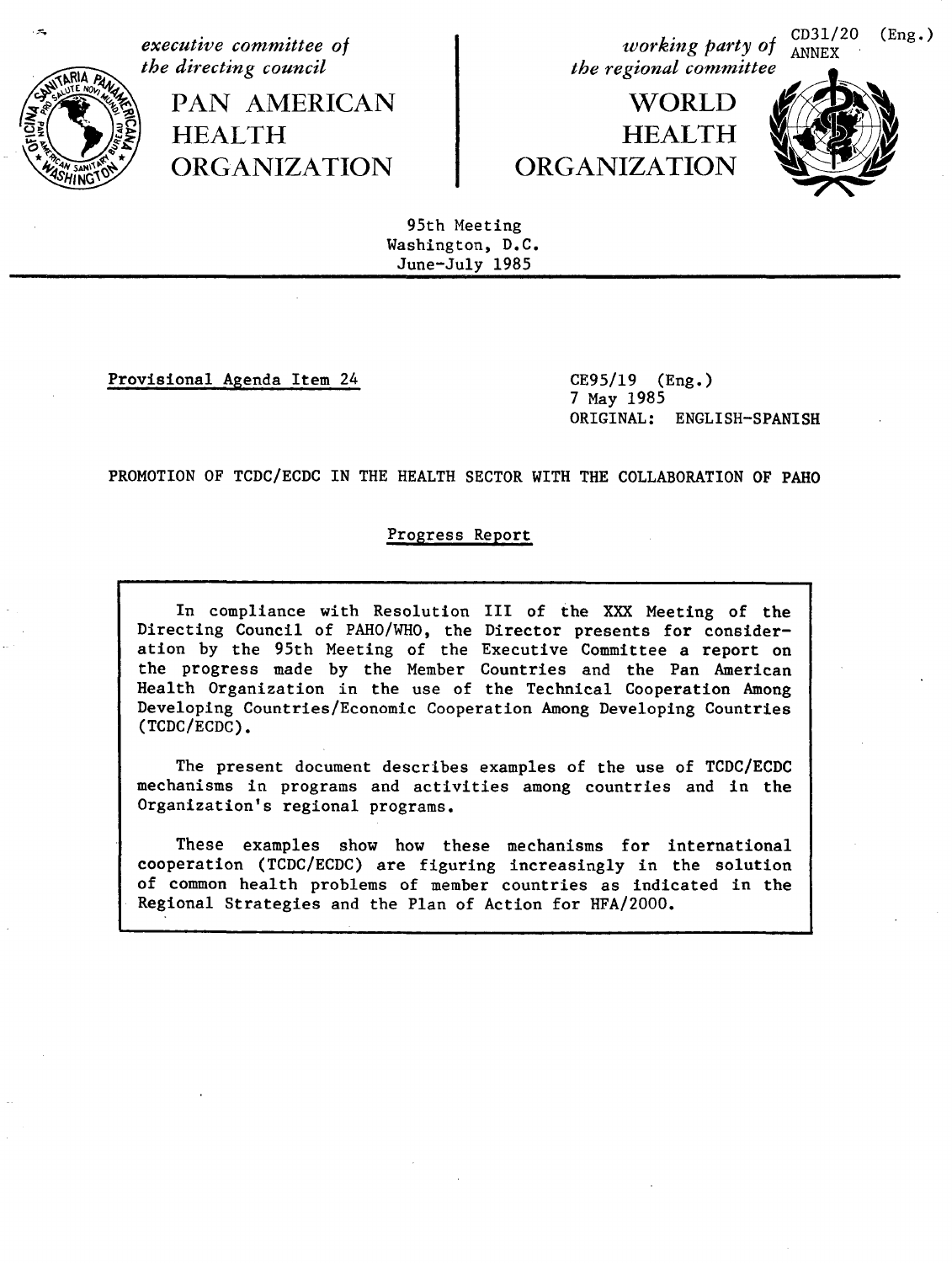# PROMOTION OF TCDC/ECDC IN THE HEALTH SECTOR WITH THE COLLABORATION OF PAHO

# Introduction

The first example to be cited on the regional level is the support given by the Directing Council of PAHO in its XXX Meeting .to the proposal presented by the Secretariat on Guidelines for the Promotion of Technical and Economic Cooperation Among Developing Countries (TCDC/ECDC) in the Health Sector (Document CD30/15), proposing measures to stimulate, facilitate, and systematize the use of TCDC/ECDC. In that meeting, the Directing Council reiterated to the Member Countries the urgency of taking in each of them institutional, legal, administrative, and financial steps to facilitate collective and bilateral action in the health field.

It may be noted that it is only recently that the recommendations contained in that Secretariat document have begun to be implemented. It may be noted, however, that the countries are becoming increasingly interested in using TCDC/ECDC, and that the process is steadily advancing with the support of PAHO/WHO's programs and its adoption of administrative and financial measures.

# Examples of TCDC Activities:

# Priority Health Needs Plah in Central America and Panama

The Central American Region is enduring one of the most profound social, economic, and political crises in its history. Although the countries are committed to the social objectives of health for all by the year 2000, the present crisis has reached such proportions that the social sectors including health, are having difficulties maintaining past levels of social development.

The plan "Priority Health Needs in Central America and Panama" seeks to mobilize national and external resources on behalf of the most vulnerable sectors of the population, particularly children, the rural and urban poor and those displaced by the current violence, striving to satisfy basic needs and to contribute to the well-being of the people.

The Central American countries with the support of PAHO/WHO and UNICEF formulated this plan, through the exercise of what could be stated as the best example of a TCDC effort. Nearly 200 national experts worked together through the period of one year identifying priority areas of action, and formulating the national and intercountry projects comprised in the Plan.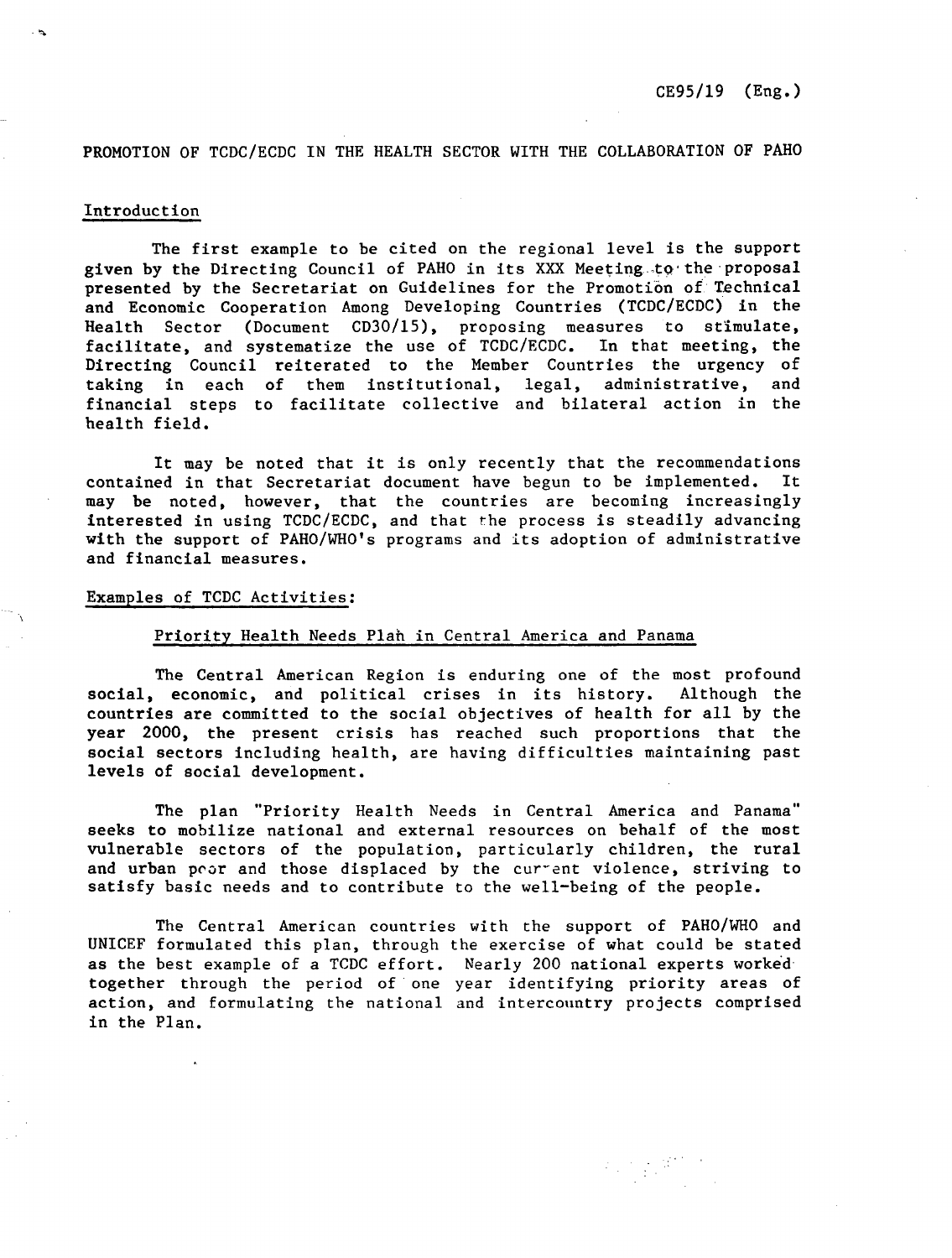# Andean Group

PAHO has continued to collaborate with the Hip6lito Unanue Agreement formed by the five Andean Countries: Bolivia, Colombia, Ecuador, Peru, and Venezuela. During 1984, special emphasis was given to the area of pharmaceuticals in two main fields of action: a) training in drug supply management, through a series of national and inter-country courses, and b) development of subregional information system on drug registration.

# Caribbean Community (CARICOM)

PAHO and its Centers in the subregion, the Caribbean Epidemiology Center (CAREC), and the Caribbean Food and Nutrition Institute (CFNI), are promoting and utilizing TCDC through its programs and activities in the English-speaking Caribbean Countries.

Examples of programs in which  $T\cup DC$  has become the main mechanism of action in this subregion are the PLogram on Training of Allied Health Personnel Program, and the Regional Educational Program for Training of Animal Health and Veterinary Public Health Assistants. In both cases, funding has been provided by UNDP and technical and administrative support given by PAHO. The participation of the countries in conducting the programs has progressively increased, and the overall management responsibility of the programs is being transferred to the participating countries themselves and CARICOM.

# Collaboration with Other Intergovernmental Organizations

During the year working agreements were signed with the Latin American Institute for Economic and Social Planning (ILPES) and the Latin American Economic System (SELA) for the sharing of experiences in TCDC/ECDC and collaboration in bilateral and regional projects with the adoption of appropriate operating mechanisms.

The Organization is working with ILPES on the development of a regional financial TCDC mechanism in the health field for the solution of the financing problems identified so far. It is hoped that this mechanism will complement the mobilization of national resources for TCDC and the funds allocated by PAHO for TCDC at the country level.

Under the working agreement with SELA, the Organization and that agency are engaged in a joint study of the pharmaceutical sector for presentation to the Meeting of High-level Government Experts (REGAN) in Foreign Trade to be held in July 1985. This meeting is expected to produce recommendations for the solution of the problems identified by the health sector in the area of the production, distribution, and availability of drugs.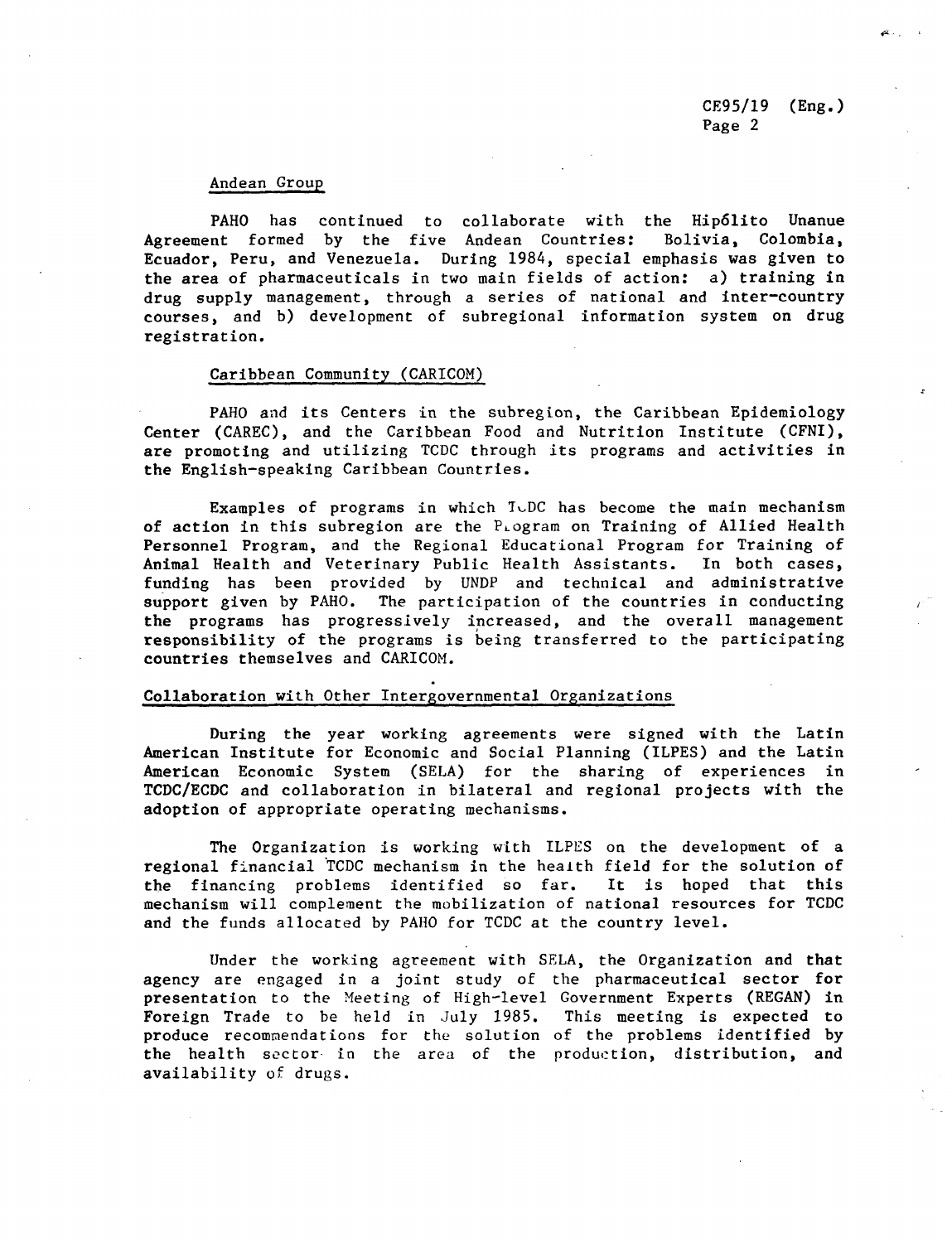# Bilateral TCDC

It will be recalled that in its XXX Meeting the Directing Council took note of the report presented by a working group consisting of officials of Argentina, Brazil, Colombia, Cuba, Mexico, and Venezuela, which examined the potential for TCDC/ECDC in each of those countries, both for meeting domestic health needs and for cooperating with \*other countries, and identified the most important obstacles, such as a lack of information on and knowledge of TCDC/ECDC, and financing difficulties. Brazil, Colombia, Cuba, and Mexico continued their studies to examine existing capacities and systematize the information thereon with a view to overcoming those restrictions. In addition, PAHO's Country Offices have begun an inventory and examination of bilateral agreements with a view to identifying TCDC activities in the health sector and steering PAHO support to them.

Despite the lack of systematic information on bilateral cooperation activities, some have been reported which are worth singling out as indicative of the potential fur TCDC/ECDC that exists in the countries of the Region:

The National Virology Institute and National Reference Laboratory of Mexico have collaborated with Bolivia, Chile, Colombia, Guatemala, Honduras, Nicaragua, Panama, and Peru in verifying the stability and potency of the polio and measles vaccines used in the programs of those countries. Those establishments have also provided consulting services **to Cuba in** the production of measles and DPT vaccine and in the holding **of a** regional seminar on the control of vaccines against viruses. Inter**country activities** for the quality control of reagents have taken place **among Brazil,** Chile, Cuba, and Mexico, and reagents have been provided to other countries in the Region, almost 900 having been sent to 11 requesting countries. In the same spirit, Argentina has offered to In the same spirit, Argentina has offered to provide Trypanosoma cruzi antigen for the diagnosis of Chagas' disease.

Another example of bilateral TCDC in which PAHO has been involved from the beginning is the Nicaragua-Cuba-PAHO tripartite agreement for the development of human resources in Nicaragua. The program is in its last year and it will be evaluated in December 1985.

A similar agreement has been signed between Mexico and Cuba, where PAHO plays a supporting and facilitating role.

# TCDC and PAHO Programs

TCDC is being incorporated in all PAHO programs, as a main instrument for mobilizing national and regional resources. The following examples are noted: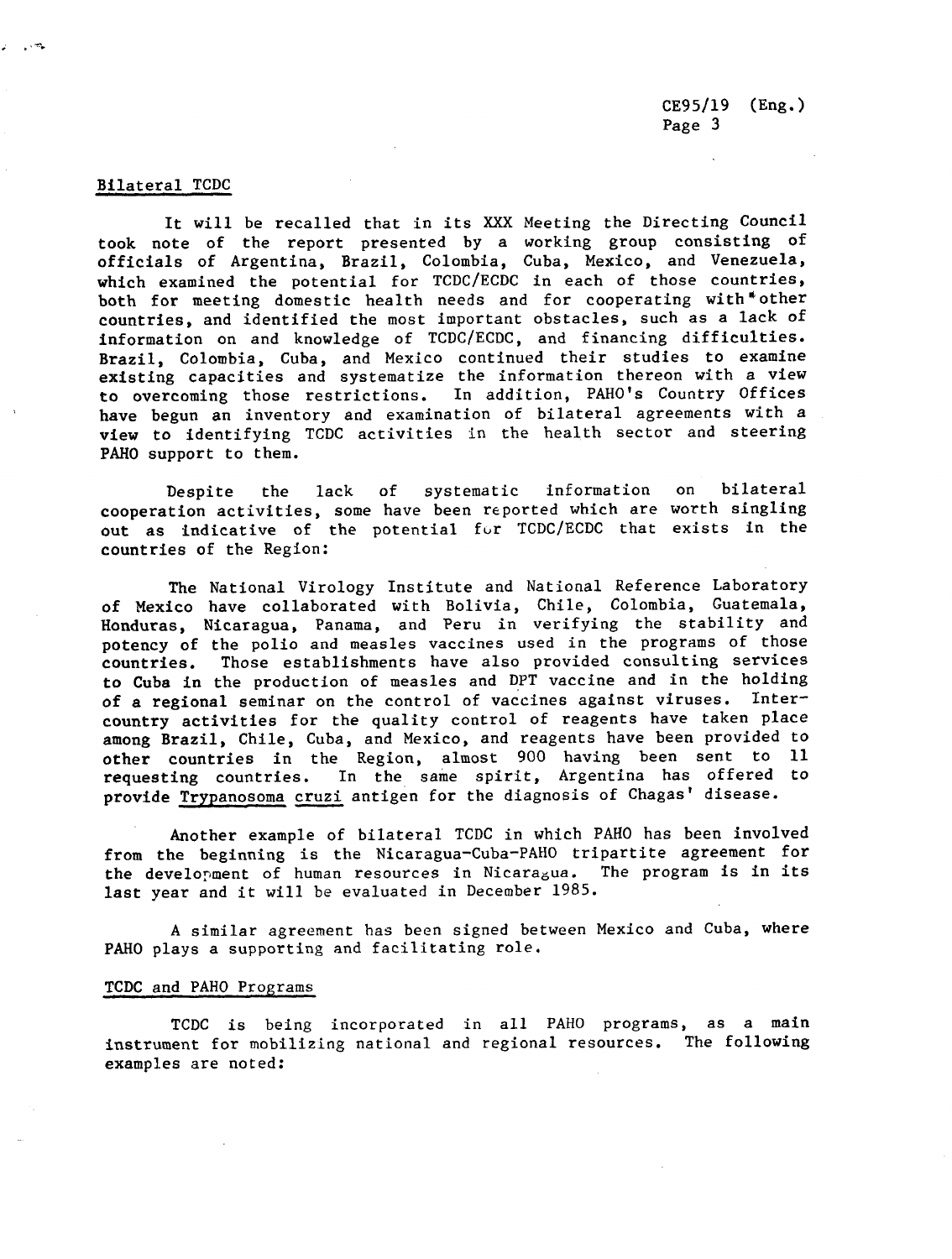CE95/19 (Eng.) Page 4

# The Community Health Training Program for Central America and Panama (PASCCAP)

This program initially funded by UNDP has continued to operate through its network of national focal points, with a greater participation of the Ministries of Health of Central America and Panama.

The main activities of the program are: applied research, planning of health manpower, and development of formal training programs and/or continued education. PASCCAP is responsible of coordinating activities for the projects comprised in the priority area of Human Resources of the Central America and Panama Health Plan of Priority Health Needs.

# Educational Technology for Health Program

The program has promoted the establishment of a network of 23 national nuclei for Educational Technology for Health, which is progressively operating in the TCDC context for information exchange and training of health personnel.

#### Health Administration Program (PROASA)

This program with financial resources from the Kellogg Foundation, has promoted the establishment of nine national nuclei for programs in training in advanced health administration. It is expected that this network will continue to operate in the TCDC context and support other national health programs and networks like in Maternal and Child Health Care.

# Latin American Center on Health Sciences Information (BIREME)

The Regional Library of Medicine with headquarters in Sao Paulo, Brazil, has been serving the Latin American Countries for over a decade. Its extension to other countries, and the development of national networks will begin in 1985, with funding provided by IDRC and UNDP. The countries involved in the first phase w'11 be Argentina, Brazil, Colombia, Costa Rica, Chile, Mexico, Peru, and Venezuela. This network, of national nuclei will interact to feed the Latin American Medical Index, and will facilitate the exchange of scientific health information among countries.

#### Pharmaceuticals

Another outstanding example of joint action is the initiatives on essential drugs. In addition to the aforementioned activities of the countries in the Andean group, Argentina, Brazil, and Mexico have agreed to engage in joint and complementary activities particularly in the production of raw materials for essential drugs. Also, worth mentioning is the joint formulation of a subregional essential drugs program by the countries of the Central American Isthmus.